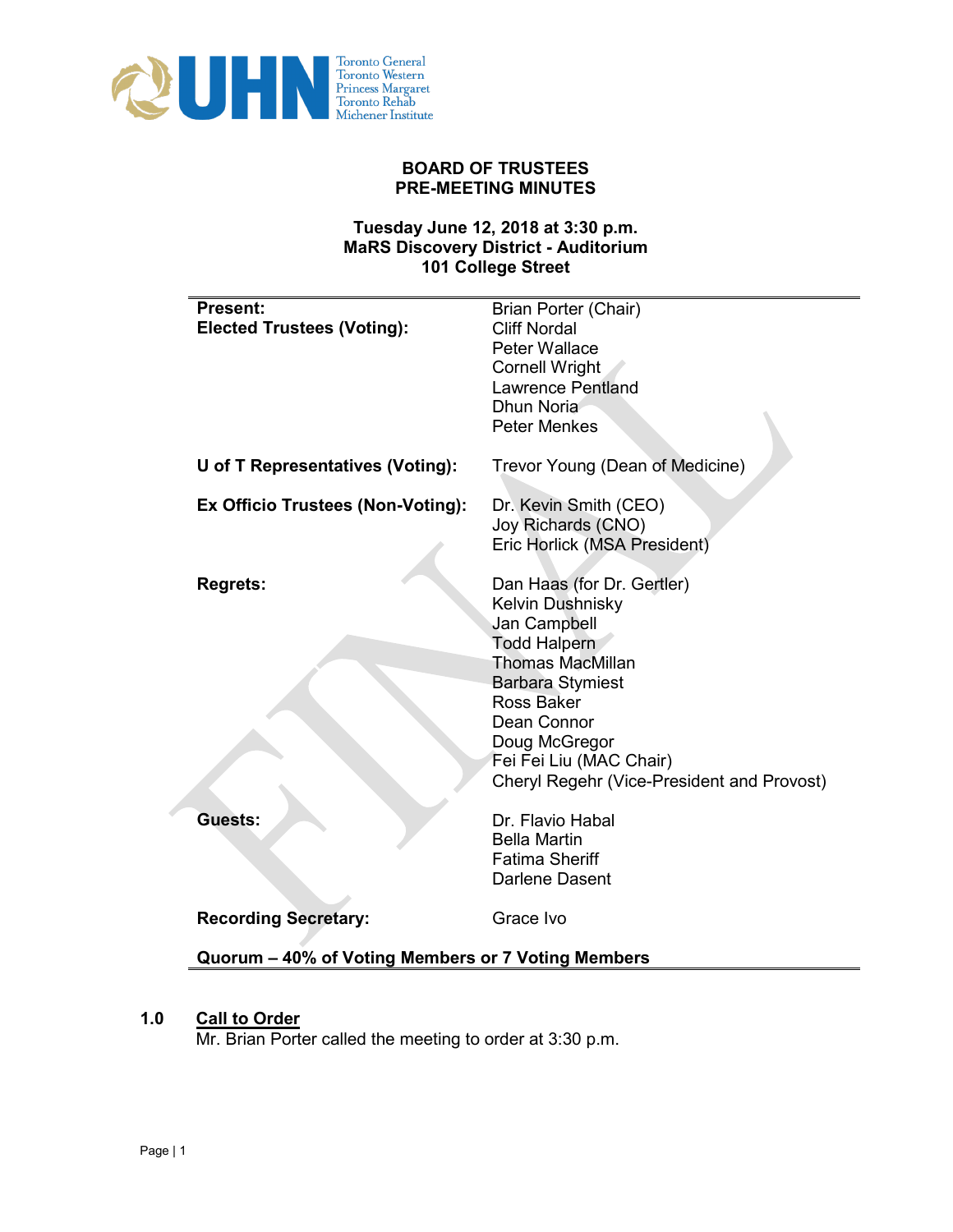

# **2.0 Declaration of Conflict of Interest**

Mr. Brian Porter asked that any member of the Board participating in this meeting declare if they have any perceived or known Conflicts of Interest relating to any of the items on the Agenda.

No conflicts were declared.

## **3.0 Minutes of Meeting held on May 16, 2018**

Pre-circulated for members' information were the minutes of the Board of Trustees meeting held on May 16, 2018.

# **4.0 Governance & Nominating Committee**

#### **4.1 Minutes of Meeting – April 18 and May 16, 2018**

Pre-circulated for members' information were the minutes of the Governance and Nominating Committee meetings held on April 18 and May 16, 2018.

## **4.2 Board of Trustees Membership**

Pre-circulated for members' information was the UHN Board Membership for 2018/19 recommended by the Governance & Nominating Committee:

## **Elected Trustees (Voting)**

- Ross Baker
- Dean Connor
- Kelvin Dushnisky
- Todd Halpern
- Stu Kedwell
- Doug McGregor
- Peter Menkes
- **Cliff Nordal**
- Lawrence Pentland
- Brian Porter (Chair)
- Janet Rossant
- Shirlee Sharkey
- Barbara Stymiest
- Peter Wallace
- **Cornell Wright**

## **Trustees Appointed by U of T Governing Council (Voting)**

- Trevor Young
- Cheryl Regehr

# **Ex Officio Trustees (Non-Voting)**

- Kevin Smith (CEO)
- Joy Richards (CNO)
- Eric Horlick (MSA President)
- Fei Fei Liu (MAC Chair)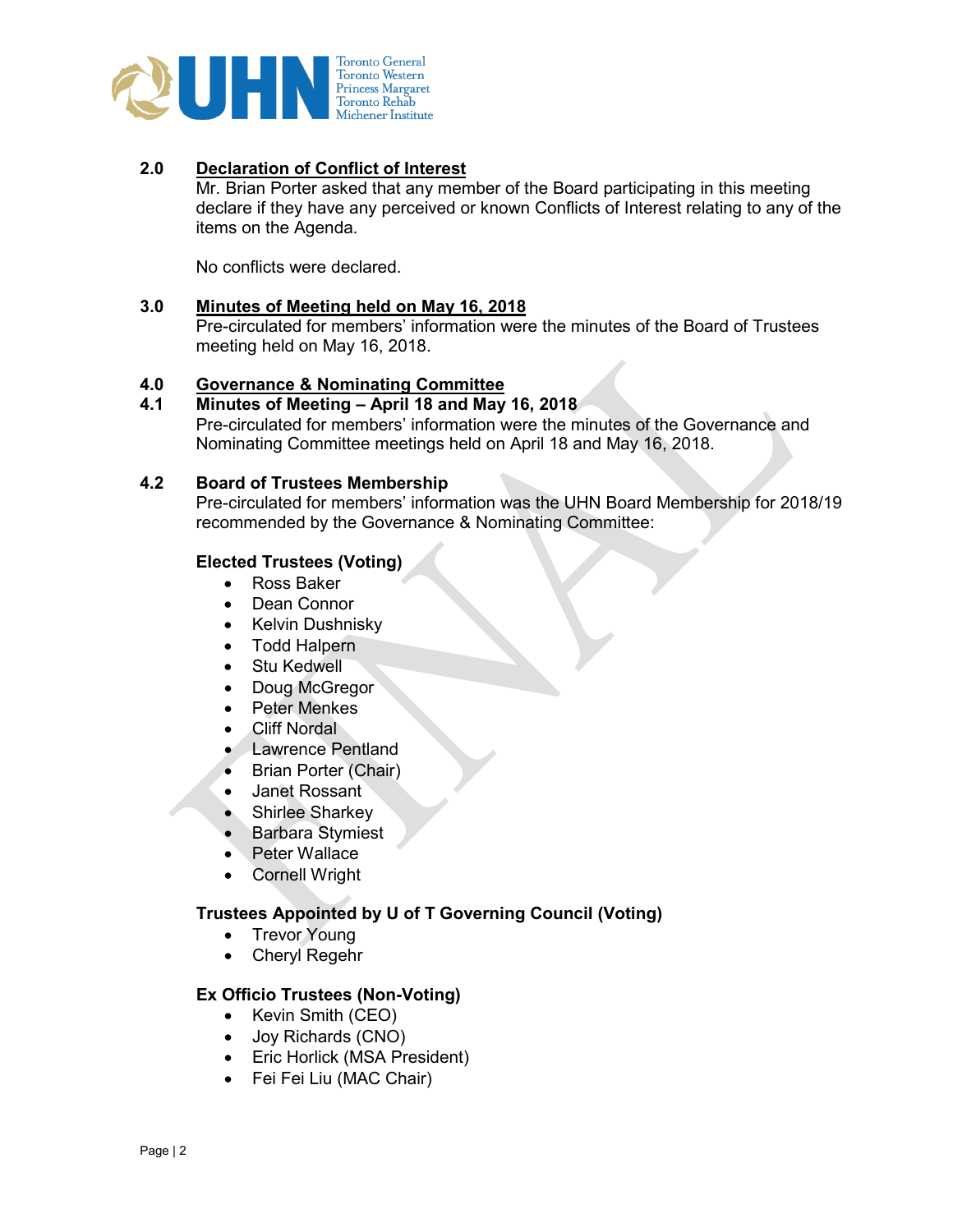

# **4.3 Code of Workplace Ethics**

Pre-circulated for members' information was the Code of Workplace Ethics.Members were asked to sign and return these forms to Bella Martin.

## **4.4 Confidentiality Annual Sign-Off**

Pre-circulated for members' information was the Confidentiality Annual Sign-off. Members were asked to sign and return these forms to Bella Martin.

## **4.5 UHN Board Conflict of Interest Policy**

Pre-circulated for members' information on the UHN Board Conflict of Interest Policy.

## **4.6 Conflict of Interest Disclosure Policy**

Pre-circulated for members' information was the Conflict of Interest Disclosure Policy. Members were asked to sign and return these forms to Bella Martin.

# **5.0 Finance & Audit Committee**

**5.1 Finance and Audit Committee Minutes of the meeting held May 15th, 2018** Pre-circulated for members' information were the minutes of the Finance & Audit Committee meeting held on May 15, 2018.

#### **5.1.1 Overview of Digital Investment Request**

Pre-circulated for members' information was the Overview of Digital Investment Request.

It was recommended that the minutes of the Finance & Audit Committee meeting held on May 15 be amended to reflect the fact that the Finance & Audit Committee approved for recommendation to the Board, the three digital business cases tabled for investment (Building Digital Operations Capability; Building Cyber Resilience; and Enterprise Storage and Compute). (These investments were already included in the 2018/19 Capital and Operating Plan approved by the Board of Trustees.)

## *Motion for Approval*

*That the Board of Trustees approve the AMENDED Finance & Audit Committee minutes of the meeting held on May 15, 2018.*

# **5.2 Scalar Decisions Inc. (ServiceNow) Contract**

Pre-circulated for members' information was the Scalar Decisions Inc. (ServiceNow) Contract.

# *Motion for Approval*

*That the Board of Trustees approve the contract with Scalar Decisions Inc., as the reseller of ServiceNow at a cost of \$8.9 M USD (\$10.7 M CAD and up to \$11.5 M to allow for currency fluctuation) over 5 years for IT Service and Operations Management solution.*

## **5.3 Annual Attestation**

Pre-circulated for members' information was the Annual Attestation.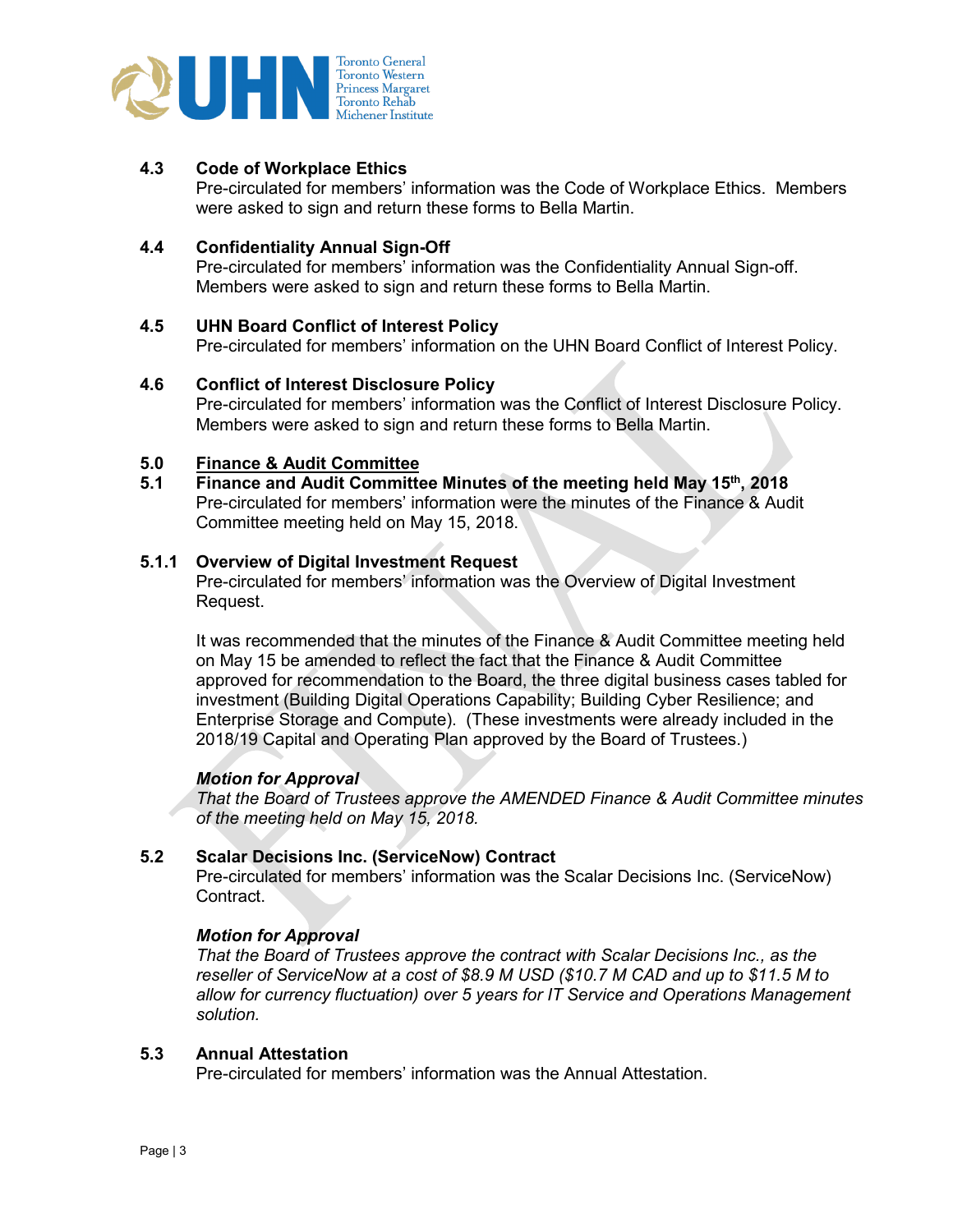

At its June 11, 2018, meeting, the Finance & Audit Committee recommended the Board of Trustees approve UHN's Attestation of Compliance with the Broader Public Sector Accountability Act.

# *Motion for Approval*

*That the Board of Trustees approve UHN's Attestation of Compliance with the Broader Public Sector Accountability Act.*

# **5.4 Baxter and Fresenius Kabi CIVA Services Contracts**

Pre-circulated for members' information were the Baxter and Fresenius Kabi CIVA Services Contracts.

## *Motion for Approval*

*That the Board of Trustees approve the contract for Centralized Intravenous Admixture Services with Baxter Corporation at a cost of \$6.6 M over 4.9 years and Fresenius Kabi Canada Ltd. at a cost of \$6.8 M over 4.8 years.*

# **5.5 Investment Policy Amendments**

Pre-circulated for members' information was the amended Investment Policy.

# *Motion for Approval*

*That the Board of Trustees approve the requested Investment Policy amendments:*

- *Clarifying US dollar amounts treated as Canadian dollar amounts.*
- *Removal of the requirement for approval from the Chair of the disbanded Investment Committee.*

## **5.6 Draft Financial Statements for the Year Ended March 31, 2018**

The draft Financial Statements for the Year Ended March 31, 2018, were precirculated to the Board.

## *Motion for Approval*

*That the Board of Trustees approve the Audited Financial Statements for the Year Ended March 31, 2018.* 

# **5.7 Appointment of External Auditor**

At its June 11, 2018, meeting, the Finance & Audit Committee accepted Management's recommendation that Ernst & Young be appointed as the External Auditor for UHN (and for Michener).

# *Motion for Approval*

*That the Board of Trustees approve the reappointment of EY as External Auditor for UHN for fiscal 2018/19.*

## **6.0 Medical Staff Appointments – June 7, 2018**

Pre-circulated for approval were the Medical Staff Appointments that were approved by the MAC at its June 7, 2018, meeting for recommendation to the Board.